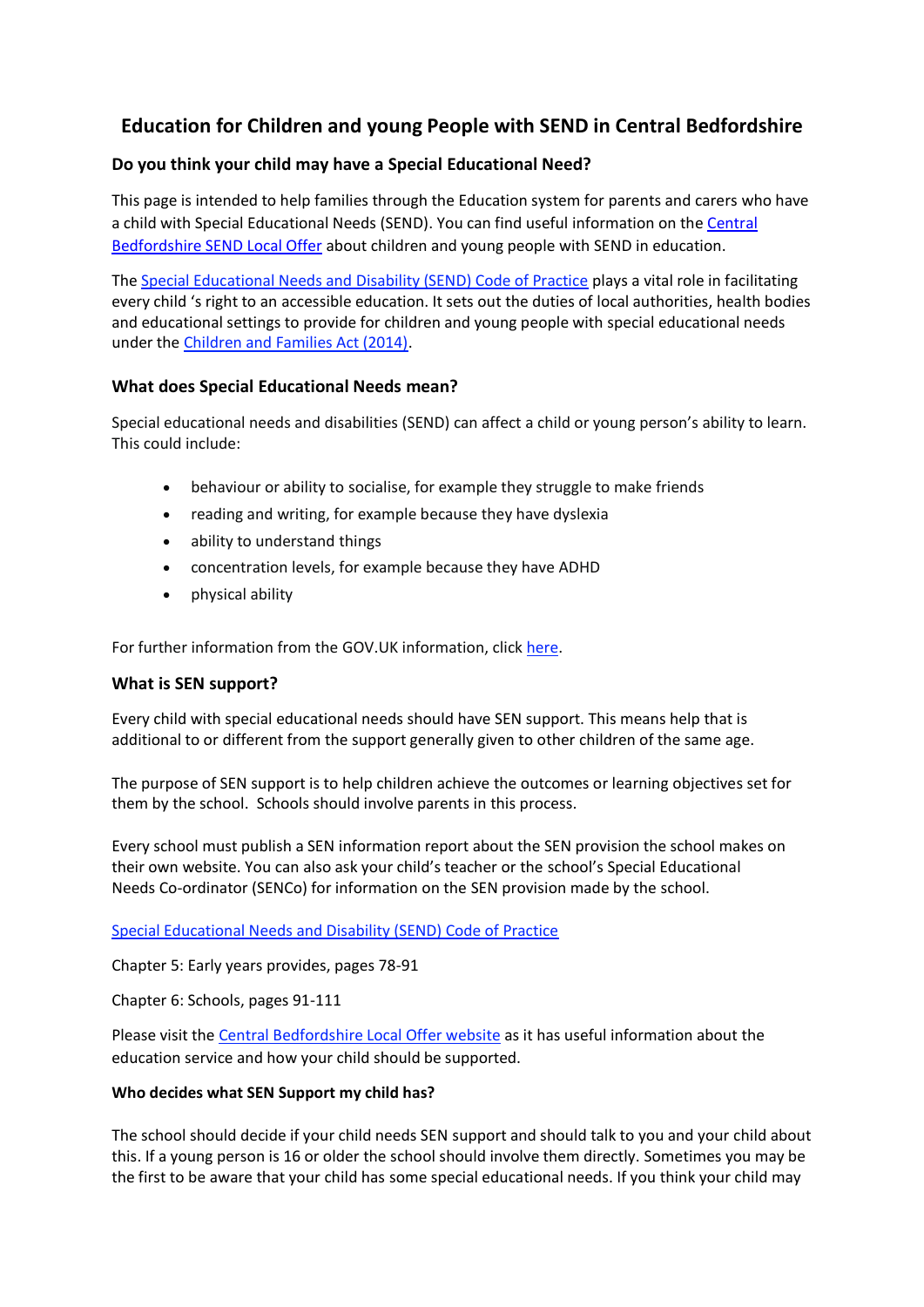need SEN support, you should talk to your child's teacher or to the SENCo. If you are not happy about the support your child has, you can ask to talk to the SENCo or headteacher.

When your child is identified with SEN, the school should use a graduated approach based on four steps. These are Assess, Plan, Do and Review.

#### **Assess**

Teaching staff should work with the Special Educational Needs Co-ordinator (SENCo) to assess your child's needs, so that they give the right support. They should involve you in this and, where possible, seek your child's views. Sometimes schools will seek advice from a specialist teacher or a health professional. They should talk to you about this first.

### **Plan**

If the school decides that your child needs SEN Support it must tell you. The school should talk with you about the outcomes that will be set, what help will be provided and agree a date for progress to be reviewed.

### **Do**

Your child's class or subject teacher is usually responsible for the work that is done with your child and should work closely with any teaching assistants or specialist staff involved. The school should tell you who is responsible for the support your child receives. All those who work with your child should be made aware of their needs and support agreed.

#### **Review**

The school should review your child's progress, and the difference that the help your child has been given has made, on the date agreed in the plan. You and your child should be involved in the review and in planning the next step. Sometimes it helps to involve other professionals in further assessment or to support planning the next steps.

If your child has not made reasonable progress, it will be important to agree with the school what should happen next. You and the school can look at the Local Offer to see what support is available that could help achieve your child's outcomes.

### **Do you need further support and advice about your child?**

If you would like further support or advice from your child's school, you could contact Central [Bedfordshire SENDIASS](https://cbsendiass.org/) (Special Education Needs and Disability Information, Advice and Support Service). Please see their website for further information. SENDIASS offer a service that has helped many families in Central Bedfordshire.

### **Telephone** 0300 300 8088

**E-mail** [support@sendiass.co.uk](mailto:support@sendiass.co.uk)

**Website** Central Bedfordshire SENDIASS - [Central Bedfordshire SENDIASS \(cbsendiass.org\)](https://cbsendiass.org/)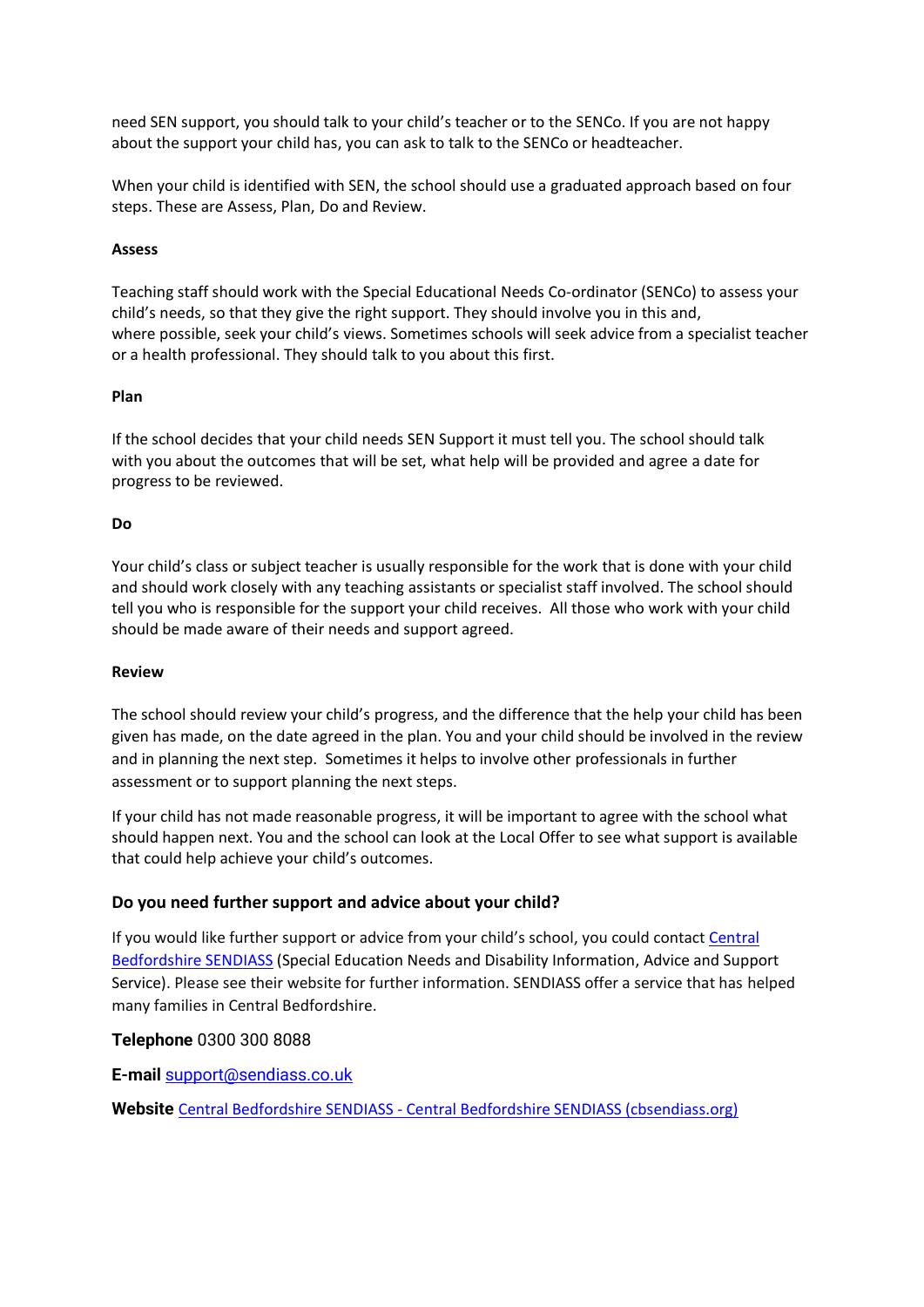### **Assessments and EHC Plans**

Most children and young people with special educational needs or disabilities (SEND) will have their needs met by receiving SEN support. This means the graduated approach, meetings with your child's teacher or SENCo to review your child's progress.

Some pupils with more complex special educational needs or disabilities (SEND) may need an assessment to see if they would benefit from having an Education, Health and Care Plan (EHCP). This is a legal document which sets out any additional support required to meet their special educational needs.

Please click on the links below for further information

Assessment and EHC Plans | [Central Bedfordshire SEND Local Offer](https://localoffer.centralbedfordshire.gov.uk/kb5/centralbedfordshire/directory/site.page?id=16qpJt5H0fI)

Leaflets and Resources - [Central Bedfordshire SENDIASS \(cbsendiass.org\)](https://cbsendiass.org/leaflets-and-resources/#EHC-needs)

[EHC needs assessments | \(IPSEA\) Independent Provider of Special Education Advice](https://www.ipsea.org.uk/ehc-needs-assessments)

[Education, Health and Care Plans: Examples of good practice \(councilfordisabledchildren.org.uk\)](https://councilfordisabledchildren.org.uk/resources/all-resources/filter/education-and-learning/education-health-and-care-plans-examples-good?gclid=CjwKCAjwp7eUBhBeEiwAZbHwkX3jkIsLbgcxC5-5VIGlGi6S4Jd6Ytetp-wILORoD83tDaAn8Y6QkRoCYmQQAvD_BwE)

### **Type of educational setting**

Most children with a special educational need can be taught in their local mainstream school. However, if your child has more complex needs then they may need to go to a special school or an alternative resource provision (ARP) within a mainstream school.

Deciding which school you would prefer your child or young person to go to is an important decision for any parent/carer. If your child or young person has special educational needs, there are extra things you will want to think about.

Please visit Education | [Central Bedfordshire SEND Local Offer](https://localoffer.centralbedfordshire.gov.uk/kb5/centralbedfordshire/directory/localoffer.page?localofferchannel=1) to find out tips on arranging and visiting a school. There is further information on [Special Schools and Alternative Resource Provisions](https://localoffer.centralbedfordshire.gov.uk/kb5/centralbedfordshire/directory/advice.page?id=ORubCEAXxpk) and how to apply. You may also be interested in who is responsible for ensuring your child's needs are met; including the teacher, SENDCo, Headteacher and SEND Governor.

#### **Part-time timetables**

You may be interested in this information below from the Local Offer, Education Section.

The government's guidance makes it clear that 'all pupils of compulsory school age are entitled to a full-time education' and that part-time timetables should only be used 'in very exceptional circumstances.

Schools should be able to demonstrate that there is a time limited plan in place to enable the student to be reintegrated quickly to full-time education, and evidence the plan's success.

If a pupil needs to be removed from the school for a period of time for disciplinary purposes, the correct exclusion procedures must be followed. If a pupil is sent home in these circumstances, it must be recorded as fixed-term exclusion.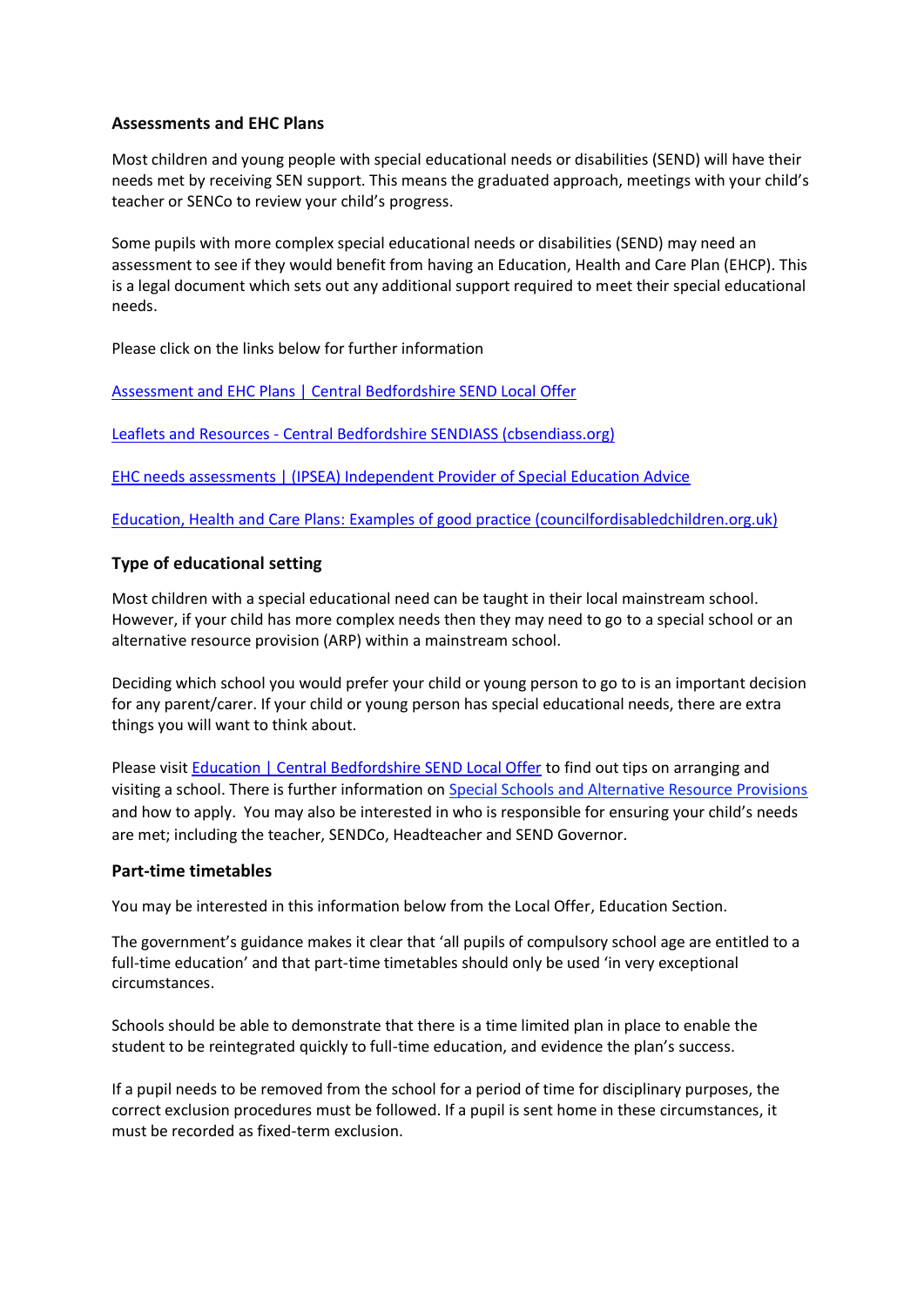The Access and Inclusion Service are responsible for supporting schools and parents in relation to children who have either been excluded from school or are at risk of exclusion.

In addition, Central Bedfordshire Special Educational Needs & Disability Information, Advice & Support Service (SENDIASS) is able to offer independent advice and support to parents whose children have, or may have, special educational needs.

#### Guidance for Schools

#### **Elective Home education**

Parents may choose to educate their child at home rather than at school. The reasons for deciding on this approach are many, as are the styles of education undertaken. Whatever the circumstances, we aim to support parents in their choice.

By law, parents and carers must ensure their children receive an education. The Local Authority are responsible for ensuring education given to children at home is suitable.

For more information, please see the Local Offer website here.

### **EOTAS (Educating Other Than At School)**

The best place for children to receive their education is in a school or post-16 setting, with their peers, where each pupil's full range of learning and developmental needs can be addressed. However, there are circumstances where a young person may require a period of educational provision delivered otherwise than at school. If school or college is not appropriate for the child or young person, the Local Authority can arrange for any special educational provision which the child or young person requires to be delivered somewhere other than in a school, college or early years setting. This is often known as 'education other than at school' or 'EOTAS'.

EOTAS is provided to meet the specific needs of children and young people with an EHCP who, for whatever reason, cannot attend an educational setting. In order to agree to a package of EOTAS, the Local Authority must decide that it is necessary to make special educational provision that is not in a school, post-16 institution (such as a college), or an early years setting. EOTAS will only be agreed in circumstances where the Local Authority is satisfied that a school, post-16 institution, or early years setting would be inappropriate for the child or young person and would only be in place for the duration of the period that accessing an educational setting would be inappropriate. If agreed, an EOTAS package would be reviewed regularly by the Local Authority with a view for the young person to resume attendance within an educational setting as soon as practically possible in relation to their needs.

#### **Further information - Early Help & Early Help Plus Assessments**

Social Care - Early Help, also known as 'early intervention', is support given to a family when difficulties first emerge. Early Help Assessments are non-statutory and can be carried out where a Local Authority thinks it would be beneficial to prevent needs escalating.

Early Help Assessments can however, be provided **at any stage** in a child or young person's life and do not require a professional to refer.

Further information on Early Help and Early Help Plus in Central Bedfordshire can be found here.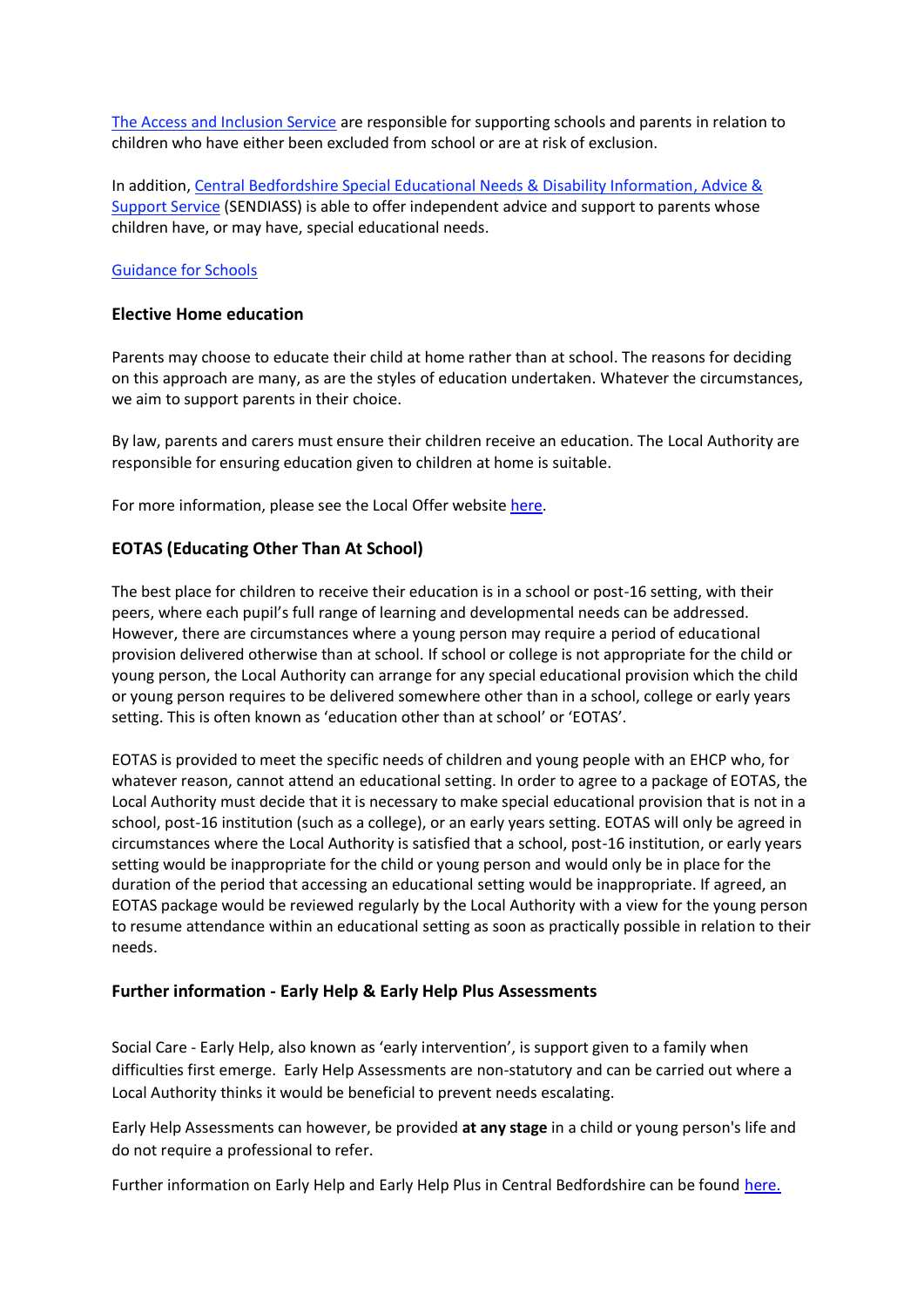### **Useful Resources**

#### **Statutory Guidance**

Special Educational Needs and Disability (SEND) Code of Practice

Children and Families Act (2014)

SEN and disability statute law, regulations and guidance | (IPSEA) Independent Provider of Special Education Advice

#### **Further information**

Council for Disabled Children

Children with special educational needs and disabilities (SEND): Overview - GOV.UK (www.gov.uk)

Central Bedfordshire SEND Local Offer – Home page

Education | Central Bedfordshire SEND Local Offer – Education

Social Care and Early Help | Central Bedfordshire SEND Local Offer – Early Help

pathway-diagram.pdf (openobjects.com)

Luton and Bedfordshire's Neurodevelopmental Disorder (NDD) Pathway | Central Bedfordshire SEND Local Offer

Diagnosis Support Pack (DSP)

#### **The Graduated Approach (Assess, Plan, Do and Review)**

Guidance on SEND 5-16: A Graduated Approach (Finalised Oct 2016) (openobjects.com) 16-25-graduated.pdf (openobjects.com)

#### **Support and Advice**

Central Bedfordshire SENDIASS - Central Bedfordshire SENDIASS (cbsendiass.org) – SENDIASS (IPSEA) Independent Provider of Special Education Advice

SOS!SEN | The Independent Helpline for Special Education Needs (sossen.org.uk)

Special Needs Jungle - News, info, resources & informed opinion about Special Educational Needs, disability, children's physical and mental health, rare disease. Campaigning to #FixSEND

Autism Bedfordshire